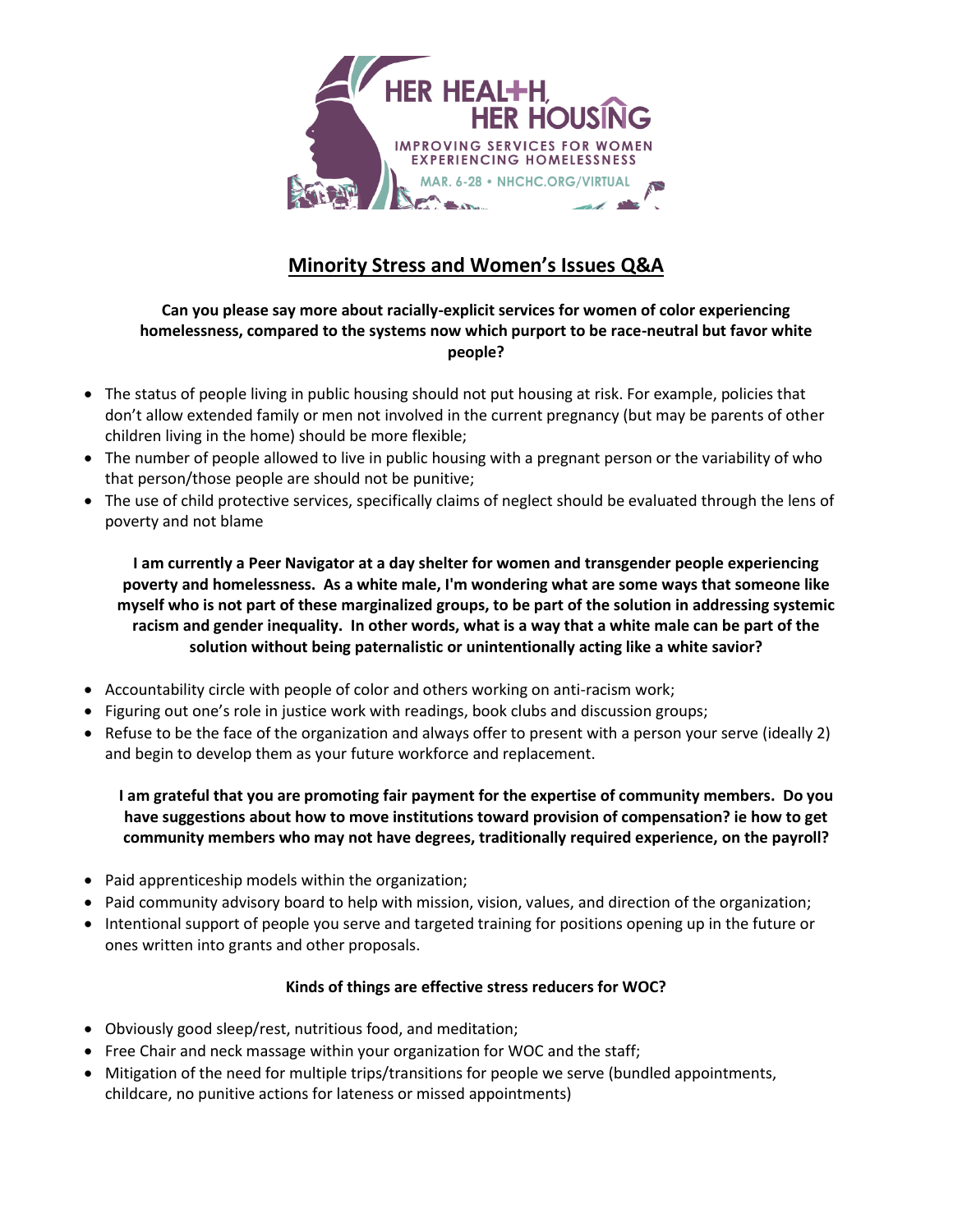

**What are some current, empirical medical studies that are predicated & focused upon "stress" (especially chronic stress) upon the individual re: long-term? Are there studies you could provide that are current? Have studies been done that are broken down based upon on respective racial groups?**

The chronic, toxic stress and weathering hypothesis has been put forward by Arline Geronimus (University of Michigan), see a sprinkling of her work here: <https://www.ncbi.nlm.nih.gov/pubmed/25930147> <https://www.ncbi.nlm.nih.gov/pubmed/21607787> <https://www.ncbi.nlm.nih.gov/pubmed/21279452> <https://www.ncbi.nlm.nih.gov/pubmed/20436780>

## **Dr. McLemore, I've read that the field of epigenetics teaches that environmental factors during pregnancy, like stress, affect the expression of genes for generations. How does that inform the importance of failing to address the stress experienced by Women of Color experiencing homelessness?**

You can read more about the developmental origins of human disease (DOHaD) below:

## <https://dohadsoc.org/>

These are some articles specific to DOHaD and pregnancy/homelessness/epigenetics: <https://www.ncbi.nlm.nih.gov/pubmed/30532646> <https://www.ncbi.nlm.nih.gov/pubmed/30349741> <https://www.ncbi.nlm.nih.gov/pubmed/30072057> <https://www.ncbi.nlm.nih.gov/pubmed/30067291>

#### **In what ways can shelters and programs like Rapid Re-Housing provide more culturally responsive services with respect to serving people of color?**

- Fix the discrimination we already see in rental properties and housing;
- Seamlessly, fully integrate job training and skills acquisition, education into rapid rehousing;
- Stop focusing on specific populations (veteran homeless, family homelessness, youth homelessness) and attempt to address community homelessness.
- Hire people of color, formerly homeless folks to run and manage these program.

#### **Is there a racial disparity in referring vulnerable to social services in Emergency room visits?**

I actually don't know the answer to this question. But let me ask a question in response, why would social services be managed in emergency health service provision? Isn't that an expensive way to manage things? I get that crises happen (and that's where a lot of social workers and other professionals work), but could we envision this differently?